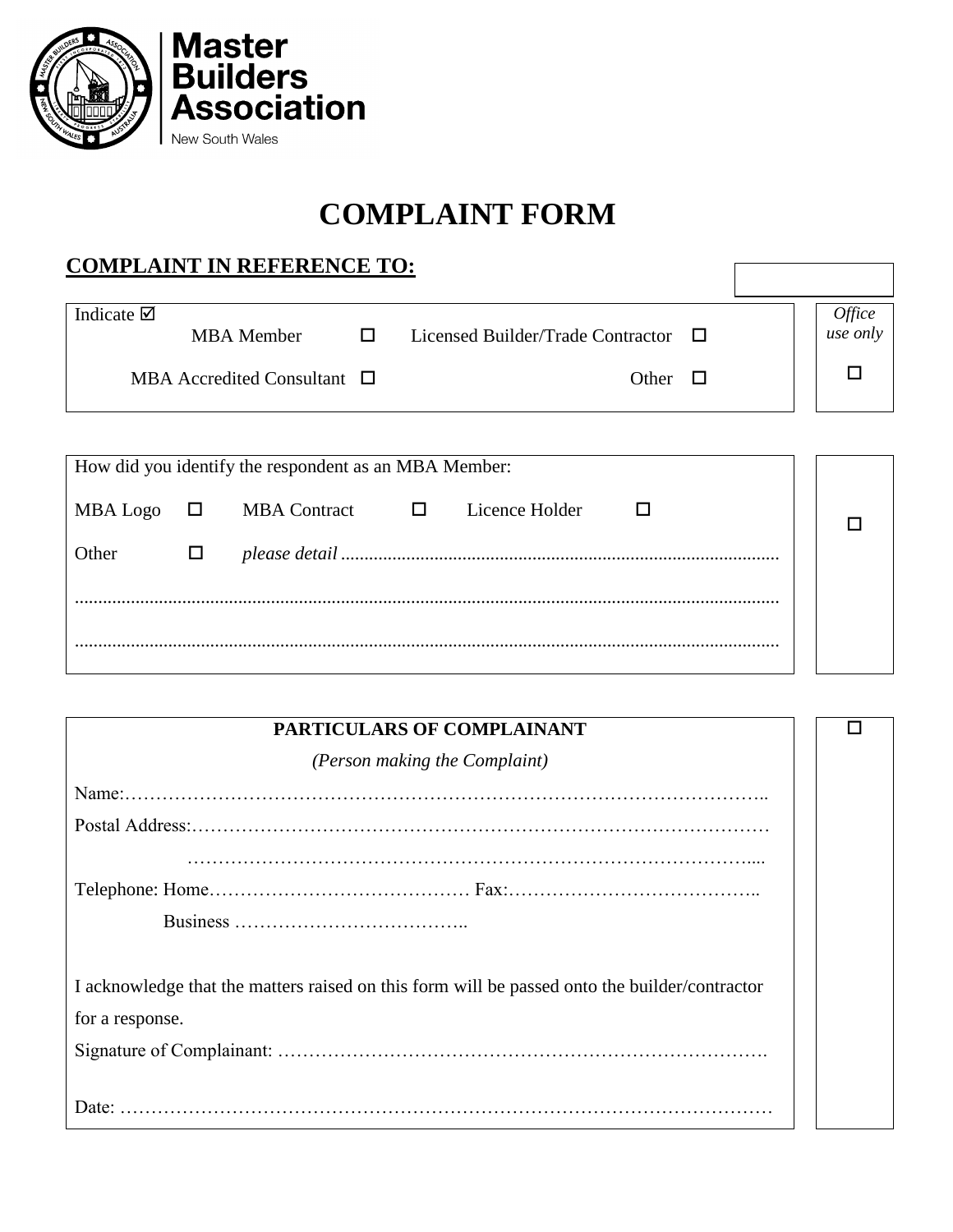| <b>KNOWN PARTICULARS OF RESPONDENT</b> |  |
|----------------------------------------|--|
| (Person to whom the complaint relates) |  |
|                                        |  |
|                                        |  |
|                                        |  |
|                                        |  |
|                                        |  |

| PARTICULARS OF AGREEMENT/CONTRACT                                           |  |
|-----------------------------------------------------------------------------|--|
| Was agreement/contract in writing: Yes $\square$ No $\square$               |  |
| Type of Contract: MBA $\square$ DFT $\square$ HIA $\square$<br>Other $\Box$ |  |
|                                                                             |  |
|                                                                             |  |
|                                                                             |  |
|                                                                             |  |

| <b>MBA ACCREDITED CONSULTANTS</b>                                                  |  |  |  |
|------------------------------------------------------------------------------------|--|--|--|
| If Agreement/Contract relates to Pre-Purchase Report or any other Report of an MBA |  |  |  |
| Accredited Consultant, was a written copy made available to the Complainant:       |  |  |  |
| Yes $\Box$ No $\Box$                                                               |  |  |  |
| Was the MBA Accredited Consultant engaged as a result of a referral from the MBA:  |  |  |  |
| Yes $\Box$ No $\Box$                                                               |  |  |  |
| Yes $\Box$<br>Were other names or referrals provided:<br>$N_{\Omega}$              |  |  |  |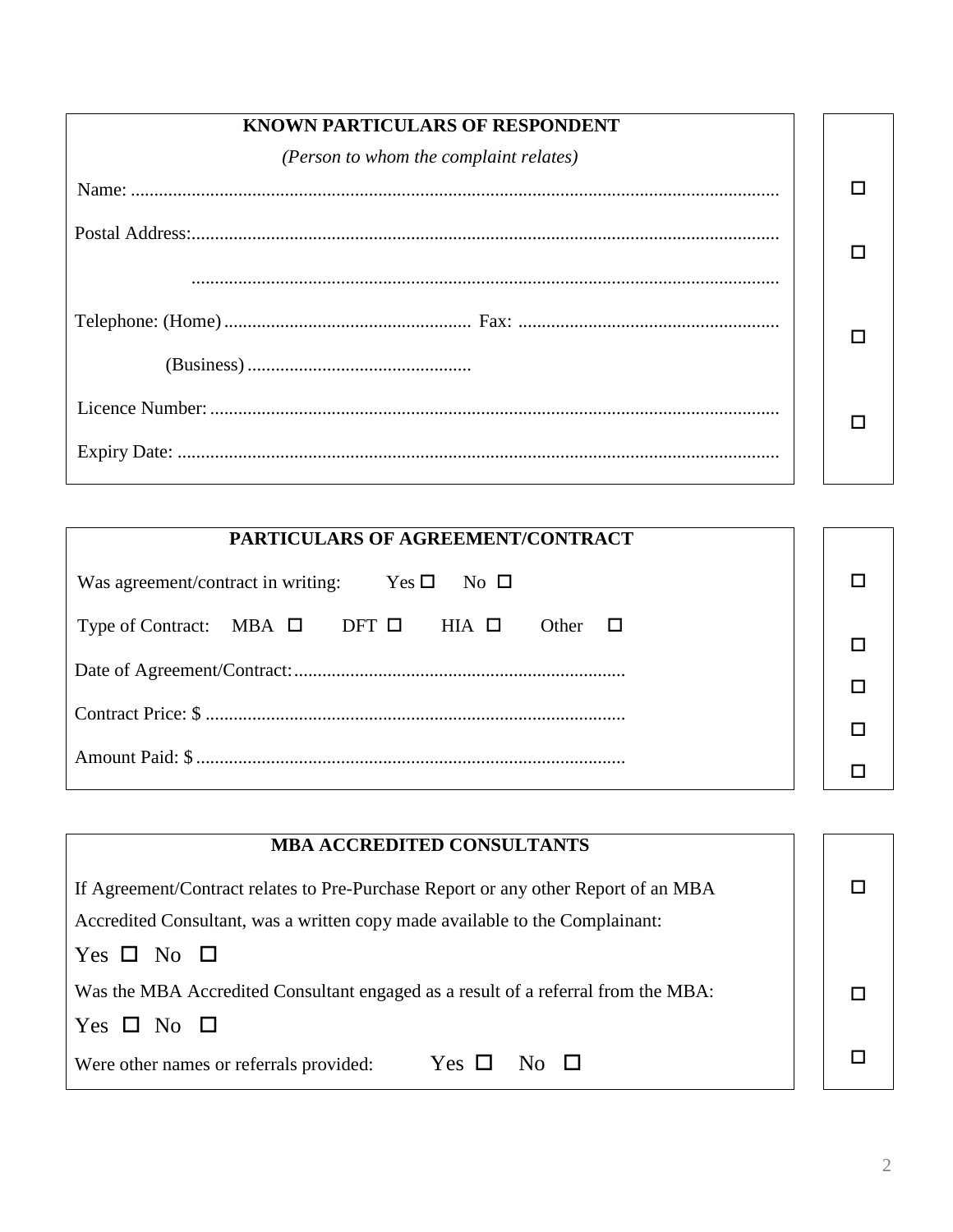| <b>ATTEMPT AT RESOLUTION</b>                                                                     |    |
|--------------------------------------------------------------------------------------------------|----|
| Have your grievances been communicated to the Respondent: Yes $\square$<br>No<br>□               |    |
| Was there a response: Yes<br>$\Box$<br>N <sub>0</sub><br>$\Box$                                  |    |
|                                                                                                  |    |
|                                                                                                  |    |
|                                                                                                  |    |
|                                                                                                  |    |
|                                                                                                  |    |
|                                                                                                  |    |
|                                                                                                  |    |
|                                                                                                  |    |
| Is any legal action pending or been issued in respect of this matter with a court or tribunal:   | ΙI |
| Yes $\Box$<br>N <sub>0</sub><br>□                                                                |    |
|                                                                                                  |    |
|                                                                                                  |    |
|                                                                                                  |    |
|                                                                                                  |    |
|                                                                                                  |    |
| Yes<br>N <sub>0</sub><br>Has advice been sought or been made to NSW Fair Trading:<br>$\Box$<br>H |    |
|                                                                                                  |    |
|                                                                                                  |    |
|                                                                                                  |    |
|                                                                                                  |    |
|                                                                                                  |    |